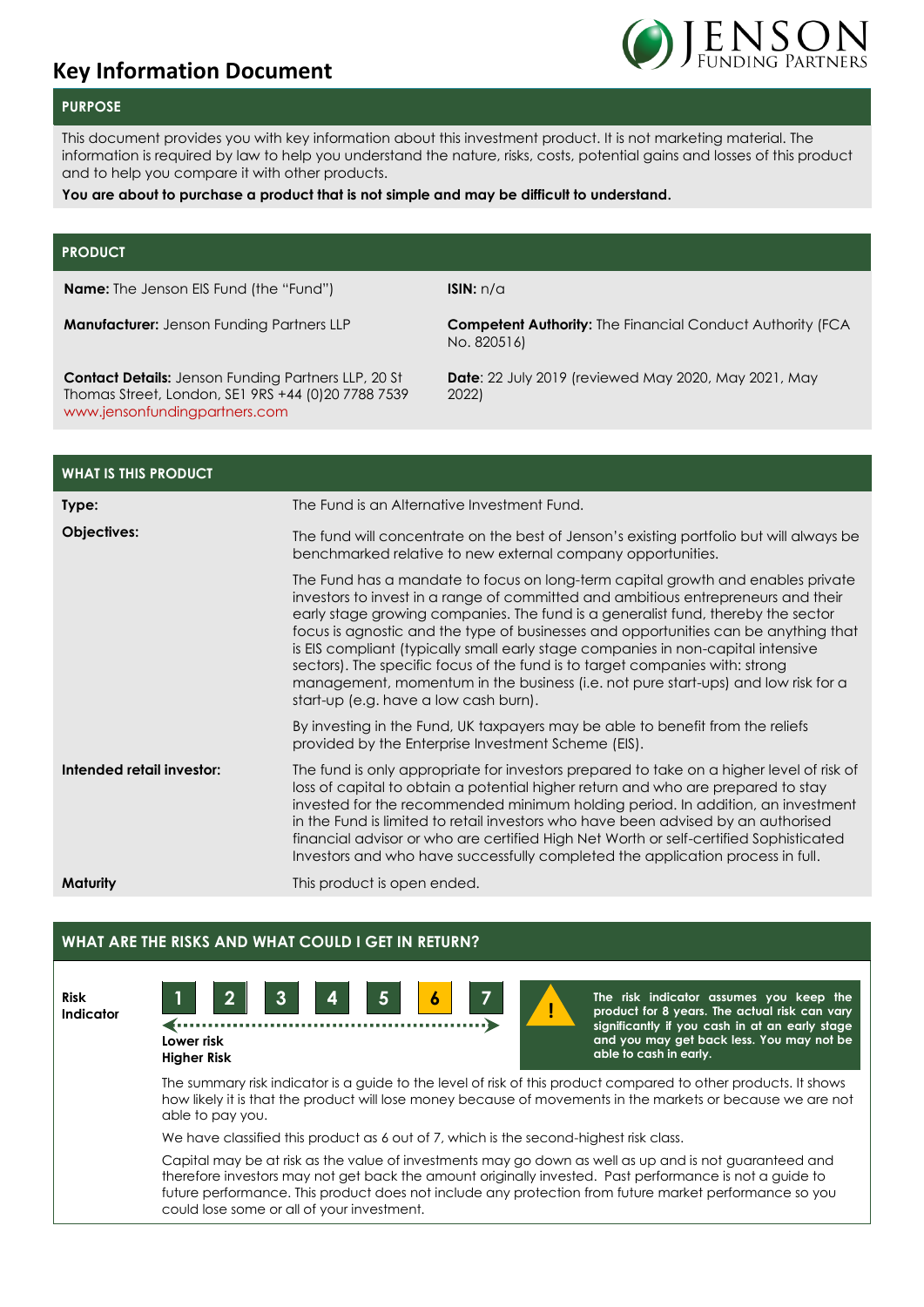# **Key Information Document**

### **WHAT ARE THE RISKS AND WHAT COULD I GET IN RETURN?**

| Performance<br><b>Scenarios</b> | Investment £10,000<br>Scenarios |                               | 1 year*  | 3 years*  | 5 years<br>Recommended<br>holding period |
|---------------------------------|---------------------------------|-------------------------------|----------|-----------|------------------------------------------|
|                                 | <b>Stress</b>                   | What you might get back after | £O       | £Ο        | £0                                       |
|                                 |                                 | Average return each year      | $-100\%$ | $-100\%$  | $-100\%$                                 |
|                                 | <b>Unfavourable</b>             | What you might get back after | £9,018   | £6,905    | £4,792                                   |
|                                 |                                 | Average return each year      | $-9.8\%$ | $-10.3\%$ | $-10.4\%$                                |
|                                 | Moderate                        | What you might get back after | £9,018   | £8,655    | £13,207                                  |
|                                 |                                 | Average return each year      | $-9.8\%$ | $-4.5\%$  | $6.4\%$                                  |
|                                 | Favourable                      | What you might get back after | £9,018   | £8,655    | £18,122                                  |
|                                 |                                 | Average return each year      | $-9.8\%$ | $-4.5\%$  | 16.2%                                    |

\*This product cannot be easily recognised. This means it is difficult to estimate how much you would get back if you attempt to realise your investment early. You will either be unable to release your investment early or you will have to pay high costs or make a large loss if you do so.

The scenarios shown illustrate how your investment could perform. You can compare them with the scenarios of other products. The scenarios presented are an estimate of future performance based on evidence from the past on how the value of this investment varies and are not an exact indicator. What you get will vary depending on how the market performs and how long you keep the investment.

This table shows the money you could get back over the next five years, under different scenarios, assuming you invest £10,000. The figures shown include all the costs of the product itself but may not include all the costs that you pay to your advisor. The figures do not take into account your personal tax situation, which may also affect how much you get back. Your maximum loss would be that you will lose all your investment.

# **WHAT HAPPENS IF JENSON EIS FUND IS UNABLE TO PAY OUT?**

Should you face a financial loss due to the Manager not being able to carry out its obligations, you may be able to claim compensation using the Financial Services Compensation Scheme, established under the Financial Services and Markets Act 2000, which provides compensation to eligible investors in the event of a firm being unable to meet its customer liabilities. Payments under the protected investment business scheme are limited to a maximum of £85,000. Further information is available from the Financial Services Compensation Scheme, www.fscs.org.uk.

# **WHAT ARE THE COSTS?**

| Costs over              | Investment £10,000                                                                                                                                                                                                                                                                                                                                                                                          |                                                                                                                                                                                                                                                                                                                                                                                                                 | If you exit your investment |                                                                   |                                                                                                                                                                                                                             |               |  |  |  |  |
|-------------------------|-------------------------------------------------------------------------------------------------------------------------------------------------------------------------------------------------------------------------------------------------------------------------------------------------------------------------------------------------------------------------------------------------------------|-----------------------------------------------------------------------------------------------------------------------------------------------------------------------------------------------------------------------------------------------------------------------------------------------------------------------------------------------------------------------------------------------------------------|-----------------------------|-------------------------------------------------------------------|-----------------------------------------------------------------------------------------------------------------------------------------------------------------------------------------------------------------------------|---------------|--|--|--|--|
| Time                    | Scenarios                                                                                                                                                                                                                                                                                                                                                                                                   |                                                                                                                                                                                                                                                                                                                                                                                                                 |                             | after 1 year                                                      | after 3 years                                                                                                                                                                                                               | after 5 years |  |  |  |  |
|                         | Total costs                                                                                                                                                                                                                                                                                                                                                                                                 |                                                                                                                                                                                                                                                                                                                                                                                                                 | £982                        |                                                                   | £1,345                                                                                                                                                                                                                      | £1,912        |  |  |  |  |
|                         | Impact of return (RIY) per year                                                                                                                                                                                                                                                                                                                                                                             |                                                                                                                                                                                                                                                                                                                                                                                                                 |                             | $-9.8%$                                                           | $-4.5%$                                                                                                                                                                                                                     | $-3.8\%$      |  |  |  |  |
|                         | The Reduction in Yield (RIY) shows what the impact the total costs you pay may have on your investment<br>return. The total costs take into account one-off, ongoing and incidental costs. The amounts shown here are<br>the cumulative costs of the product itself, for three different holding periods. The figures assume you invest<br>£10,000. The figures are estimates and may change in the future. |                                                                                                                                                                                                                                                                                                                                                                                                                 |                             |                                                                   |                                                                                                                                                                                                                             |               |  |  |  |  |
|                         |                                                                                                                                                                                                                                                                                                                                                                                                             | All costs above are paid by Investee Companies which should not therefore reduce the tax relief available to<br>Investors. These costs will, however, reduce the value of Investors' holdings as the Investee Companies will be<br>required to pay out these amounts at the point of investment. The returns shown in the Performance Scenarios<br>above are after costs but exclude the effect of tax reliefs. |                             |                                                                   |                                                                                                                                                                                                                             |               |  |  |  |  |
| Composition<br>of Costs | This table shows the impact on return per year                                                                                                                                                                                                                                                                                                                                                              |                                                                                                                                                                                                                                                                                                                                                                                                                 |                             |                                                                   |                                                                                                                                                                                                                             |               |  |  |  |  |
|                         | One off costs                                                                                                                                                                                                                                                                                                                                                                                               | <b>Entry Costs</b>                                                                                                                                                                                                                                                                                                                                                                                              | $-1.6%$                     | The impact of the costs you pay when entering your<br>investment. |                                                                                                                                                                                                                             |               |  |  |  |  |
|                         | Ongoing<br>costs                                                                                                                                                                                                                                                                                                                                                                                            | <b>Annual Management</b><br>Charge                                                                                                                                                                                                                                                                                                                                                                              | $-1.8\%$                    | managing your investments.                                        | The impact of the costs that we take each year for                                                                                                                                                                          |               |  |  |  |  |
|                         | Incidental<br>costs                                                                                                                                                                                                                                                                                                                                                                                         | <b>Performance fees</b>                                                                                                                                                                                                                                                                                                                                                                                         | $-1.5\%$                    |                                                                   | The impact of the performance fee. We take these from<br>your investment when it makes a return above the<br>amount invested. The performance fee is 25% (including<br>VAT) of the return over 120% of the amount invested. |               |  |  |  |  |
|                         |                                                                                                                                                                                                                                                                                                                                                                                                             | get at the end of the recommended holding period.                                                                                                                                                                                                                                                                                                                                                               |                             |                                                                   | The table above shows the impact each year of the different types of costs in the investment return you might                                                                                                               |               |  |  |  |  |